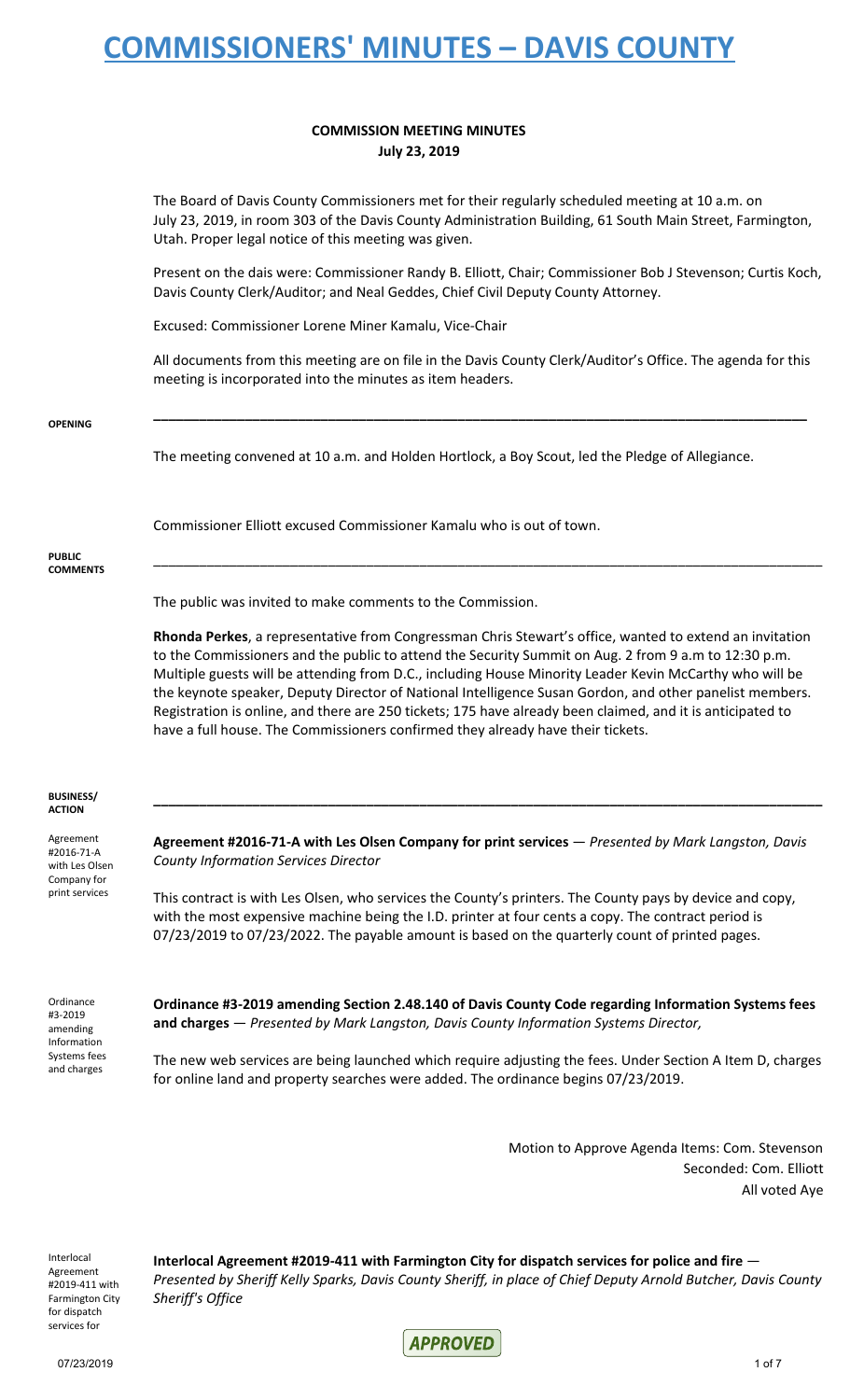police and fire This interlocal agreement is with Farmington City and Davis County's Emergency 911 Center. The city uses the 911 Center to answer, prioritize, and dispatch the necessary city resources for 911 calls. The cost of this service is determined by a formula that factors in the agency's number of officers and the number of fire calls received. This service is an equitable, cost-effective, and efficient alternative to cities responding independently. The contract period is 07/01/2019 to 06/30/2020. The receivable amount is \$84,724.84.

> Motion to Approve: Com. Stevenson Seconded: Com. Elliott All voted Aye

Agreement #2019-412 with Tech Logic Corporation for software support and licenses for self-checkout stations

**Agreement #2019-412 with Tech Logic Corporation for software support and licenses for self-checkout stations** — *Presented by Josh Johnson, Davis County Library Deputy Director*

Tech Logic is the company the library uses for self-checkout services. About 23 percent of patrons use the self-checkout kiosk which is a touchscreen that can be used to check materials out. This service helps to accommodate those patrons who prefer self-service. The contract period is 07/01/2019 to 06/30/2020. The payable amount is \$3,080.00.

> Motion to Approve: Com. Stevenson Seconded: Com. Elliott All voted Aye

Amendment #2019-46-A with Sunset City for CDBG ADA roadway and sidewalk improvement project

**Amendment #2019-46-A with Sunset City for Community Development Block Grant (CDBG) Americans with Disabilities (ADA) roadway and sidewalk improvement project** — *Presented by Stephen Lyon, Davis County Grants Administrator*

Sunset City has had problems completing the fiscal year (FY) 2017 Community Development Block Grant (CDBG) projects due to inclement weather. For this reason, the city has requested a time extension for the installation of Americans with Disabilities (ADA) roadway and sidewalk improvements projects. The contract period is 07/01/2018 to 09/15/2019. The amendment is neither payable nor receivable.

Amendment # 2019-47-A with Sunset City for CDBG for ADA and stormwater improvements FY17-19

**Amendment #2019-47-A with Sunset City for Community Development Block Grant (CDBG) for Americans with Disabilities (ADA) and stormwater improvements FY17-19** — *Presented by Stephen Lyon, Davis County Grants Administrator*

Sunset City has had problems completing the fiscal year (FY) 2017 Community Development Block Grant (CDBG) projects due to inclement weather. For this reason, the city has requested a time extension on the Americans with Disabilities Act (ADA) and stormwater improvements projects. The contract period is 07/01/2018 to 09/15/2019. The amendment is neither payable nor receivable.

Subgrantee Agreement #2019-413with NAMI Utah for SSBG FY19-20 funding

**Subgrantee Agreement #2019-413 with the National Alliance on Mental Illness (NAMI) Utah for Social Services Block Grant (SSBG) FY19-20 funding mental counseling** — *Presented by Stephen Lyon, Davis County Grants Administrator*

This subgrantee agreement with the National Alliance on Mental Illness (NAMI) Utah is to fund fiscal year (FY) 2019-20 mental health counseling through the Social Services Block Grant (SSBG). The contract period is 07/01/2019 to 06/30/2020. The payable amount is \$7,250.

Subgrantee Agreement #2019-414 with Big Brothers Big Sisters of Utah for SSBG FY19-20

**Subgrantee Agreement #2019-414 with Big Brothers Big Sisters of Utah for Social Services Block Grant (SSBG) FY19-20 program funding for One-to-one Mentoring Program** — *Presented by Stephen Lyon, Davis County Grants Administrator*

This subgrantee agreement with Big Brothers Big Sisters of Utah is to fund the fiscal year (FY) 2019-20

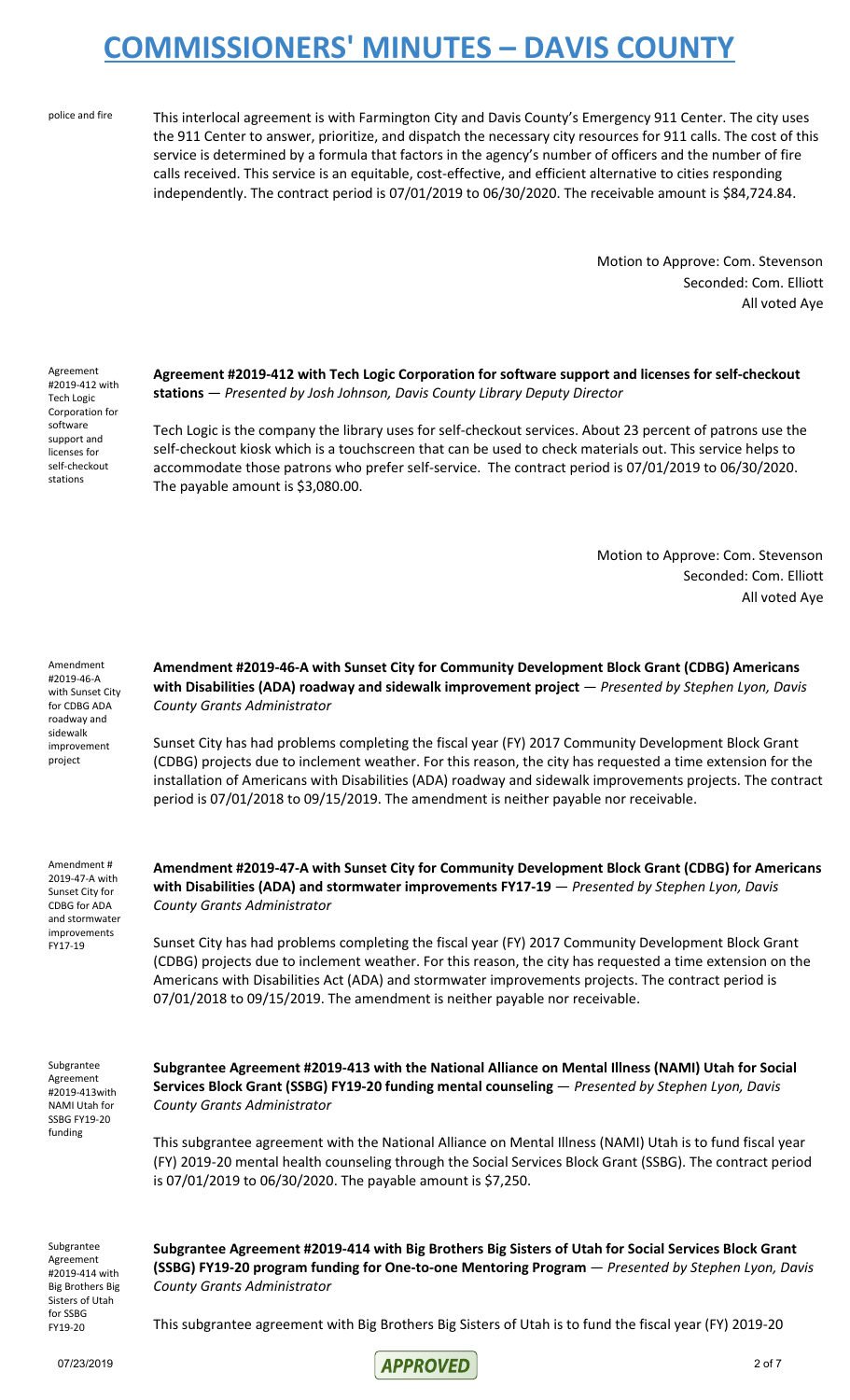funding one-on-one mentoring program through the Social Services Block Grant (SSBG). The contract period is 07/01/2019 to 06/30/2020. The payable amount is \$7,250.

Resolution #2019-415 to approve an interlocal agreement with West Point City for CDBG project

**Resolution #2019-415 to approve an interlocal agreement with West Point City for Community Development Block Grant (CDBG) FY19-20 program funding for 300 North Sidewalk project** — *Presented by Stephen Lyon, Davis County Grants Administrator*

This resolution approves the interlocal agreement with West Point for Community Development Block Grant (CDBG) funding for 300 North's sidewalk project. The contract period is 07/01/2019 to 06/30/2020. The payable amount is \$75,000.

Resolution #2019-416 to approve an interlocal agreement with Woods Cross for CDBG project

**Resolution #2019-416 to approve an interlocal agreement with Woods Cross for Community Development Block Grant (CDBG) for program funding FY19-20 for Housing Rehabilitation Project** — *Presented by Stephen Lyon, Davis County Grants Administrator*

This resolution approves the interlocal agreement with Woods Cross for Community Development Block Grant (CDBG) funding for a housing rehabilitation project. The contract period is 07/01/2019 to 06/30/2020. The payable amount is \$75,000.

> Motion to Approve Agenda Items: Com. Stevenson Seconded: Com. Elliott All voted Aye

Resolution #2019-418 to approve an interlocal cooperation agreement with the City of North Salt Lake for the Jordan River Trail Extension

Resolution 2019-417 to approve an interlocal cooperation with South Weber City for the South Bench Drive project

**Resolution #2019-418 to approve an interlocal cooperation transportation project reimbursement** agreement with the City of North Salt Lake for Prop 1 grant funding for the Jordan River Trail Extension -*Presented by Jeff Oyler, Davis County Planning Manager*

This resolution approves the interlocal agreement with North Salt Lake for work on a portion of the Jordan River Trail. This project is part of a previously awarded Prop 1 grant. The project's official contracts are now being presented for approval. There is a required matching amount, and the city has two years to finish the project. The contract period is 07/23/2019 to 07/23/2021. The payable amount is \$75,000.

**Resolution #2019-417 to approve an interlocal cooperation with South Weber City for Prop 1 grant funding for the South Bench Drive road project** — *Presented by Jeff Oyler, Davis County Planning Manager*

This resolution approves the interlocal agreement with South Weber City for the South Bench Drive project. This project is part of a previously awarded Prop 1 grant. The project's official contracts are now being presented for approval. There is a required matching amount, and the city has two years to finish the project. The contract period is 07/23/2019 to 07/23/2021. The payable amount is \$240,000.

> Motion to Approve Agenda Items: Com. Stevenson Seconded: Com. Elliott All voted Aye

Summary List #2019-419 of receivable agreements for the 2019 Great Salt Lake Bird Festival

**Summary List #2019-419 of receivable agreements for the 2019 Great Salt Lake Bird Festival** — *Presented by Jessica Merrill, Davis County Tourism Deputy Director*

This receivable summary list is mostly made of sponsorships and in-kind donations for the 2019 Great Salt Lake Bird Festival. The contract period is 01/01/2019 to 07/16/2019. The receivable amount is \$6,350.

Summary List #2019-420 of

**Summary List #2019-420 of receivable agreements for the 2019 Antelope by Moonlight Bike Ride** —

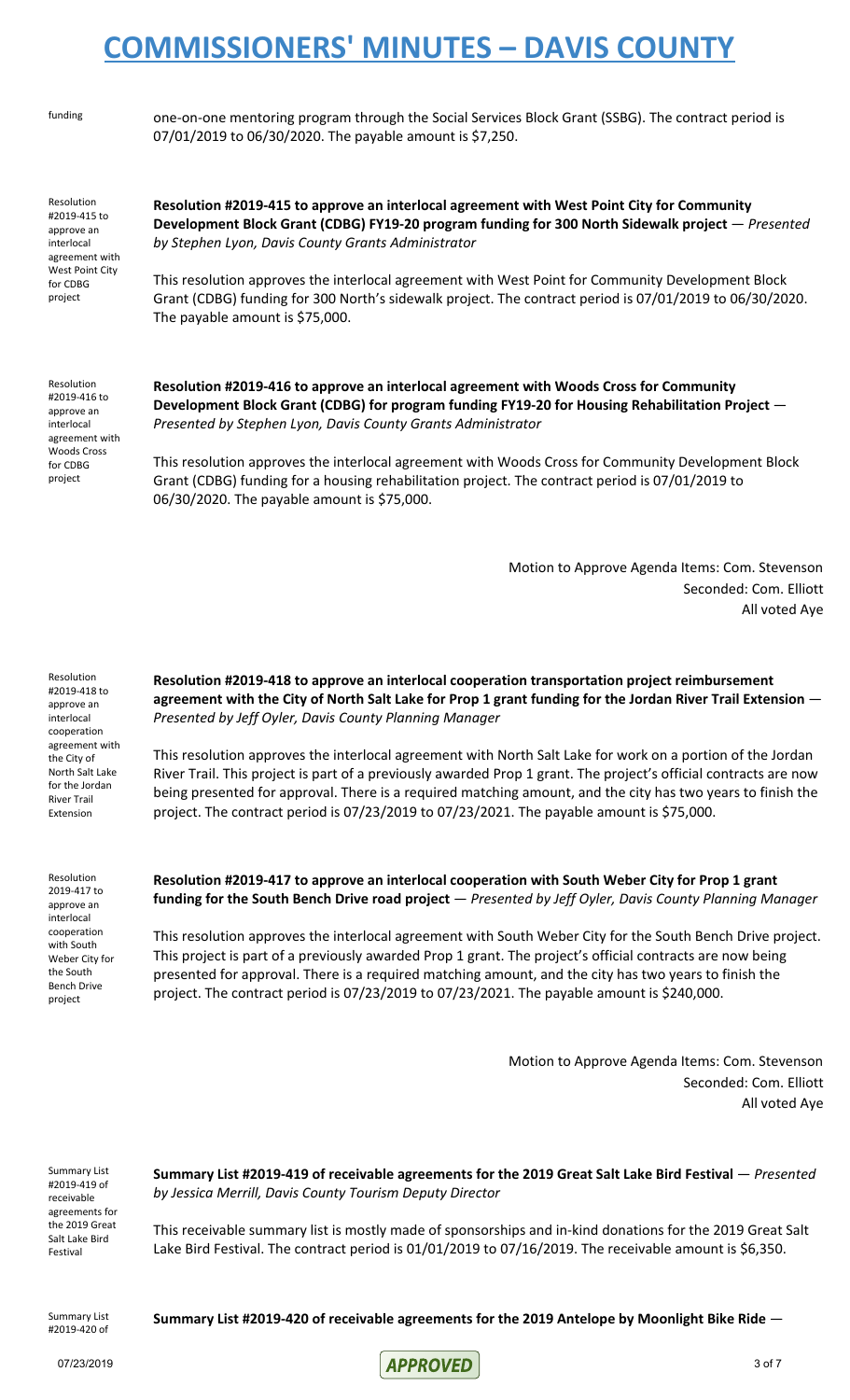receivable agreements for the 2019 Moonlight Bike Ride

*Presented by Jessica Merrill, Davis County Tourism Deputy Director*

This receivable summary list is of vendor sponsorships for the 2019 Antelope by Moonlight Bike Ride. The contract period is 01/01/2019 to 07/16/2019. The receivable amount is \$375.

Summary List #2019-421 of payable agreements for the 2019 Moonlight Bike Ride

**Summary List #2019-421 of payable agreements for the 2019 Antelope by Moonlight Bike Ride** — *Presented by Jessica Merrill, Davis County Tourism Deputy Director*

This payable summary list includes advertisements done through Utah Media Group, as well as the port-a-potties for the event. The numbers for the 2019 bike ride are still being compiled and will be presented in a work session when they are complete. The contract period is 01/01/2019 to 07/16/2019. The payable amount is \$3,119.

> Motion to Approve Agenda Items: Com. Stevenson Seconded: Com. Elliott All voted Aye

| <b>Summary List</b><br>#2019-422 of<br>receivable<br>contracts for  | Summary List #2019-422 of receivable contracts for Legacy Events Center - Presented by Dave Hansen,<br>Davis County Legacy Events Center Director                                                                    |
|---------------------------------------------------------------------|----------------------------------------------------------------------------------------------------------------------------------------------------------------------------------------------------------------------|
| Legacy Events<br>Center                                             | This summary list includes rentals for disc golf, dog shows, seminars, and RVs. The contract period is<br>07/30/2019 to 05/25/2020. The receivable amount is \$12,247.67.                                            |
| Agreement<br>#2019-423 with<br>Magical                              | Agreement #2019-423 with Magical Celebrations for performances during the 2019 Davis County Fair -<br>Presented by Dave Hansen, Davis County Legacy Events Center Director                                           |
| Celebrations for<br>performances<br>during the 2019<br>Davis County | Magical Celebrations will be performing at the Davis County Fair in keeping with the superhero theme. They<br>will also be doing a princess sing-along. The contract period is 08/14/2019 to 08/17/2019. The payable |

Magical Celebrations will be performing at the Davis County Fair in keeping with the superhero theme. They will also be doing a princess sing-along. The contract period is 08/14/2019 to 08/17/2019. The payable amount is \$2,150.

Agreement #2019-424 with T-Mobile for sponsorship of Davis County Fair

Fair

**Agreement #2019-424 with T-Mobile for sponsorship of Davis County Fair** — *Presented by Dave Hansen, Davis County Legacy Events Center Director*

This agreement is with T-Mobile to help sponsor the Davis County Fair. It is the first time in a few years they have been a sponsor. The contract period is 08/01/2019 to 08/17/2019. The receivable amount is \$2,000.

> Motion to Approve Agenda Items: Com. Stevenson Seconded: Com. Elliott All voted Aye

Agreement #2019-425 with USA Wrestling Utah for a regional wrestling tournament

**Agreement #2019-425 with USA Wrestling Utah for a regional wrestling tournament** — *Presented by Mike Moake, Davis County Legacy Events Coordinator*

This agreement is for USA Wrestling Utah's regional tournament. Last year's competition brought in approximately 3,000 people; 73 percent of the attendees live outside of Davis County. The contract period is 04/15/2020 to 04/18/2020. The receivable amount is \$3,210.

> Motion to Approve: Com. Stevenson Seconded: Com. Elliott All voted Aye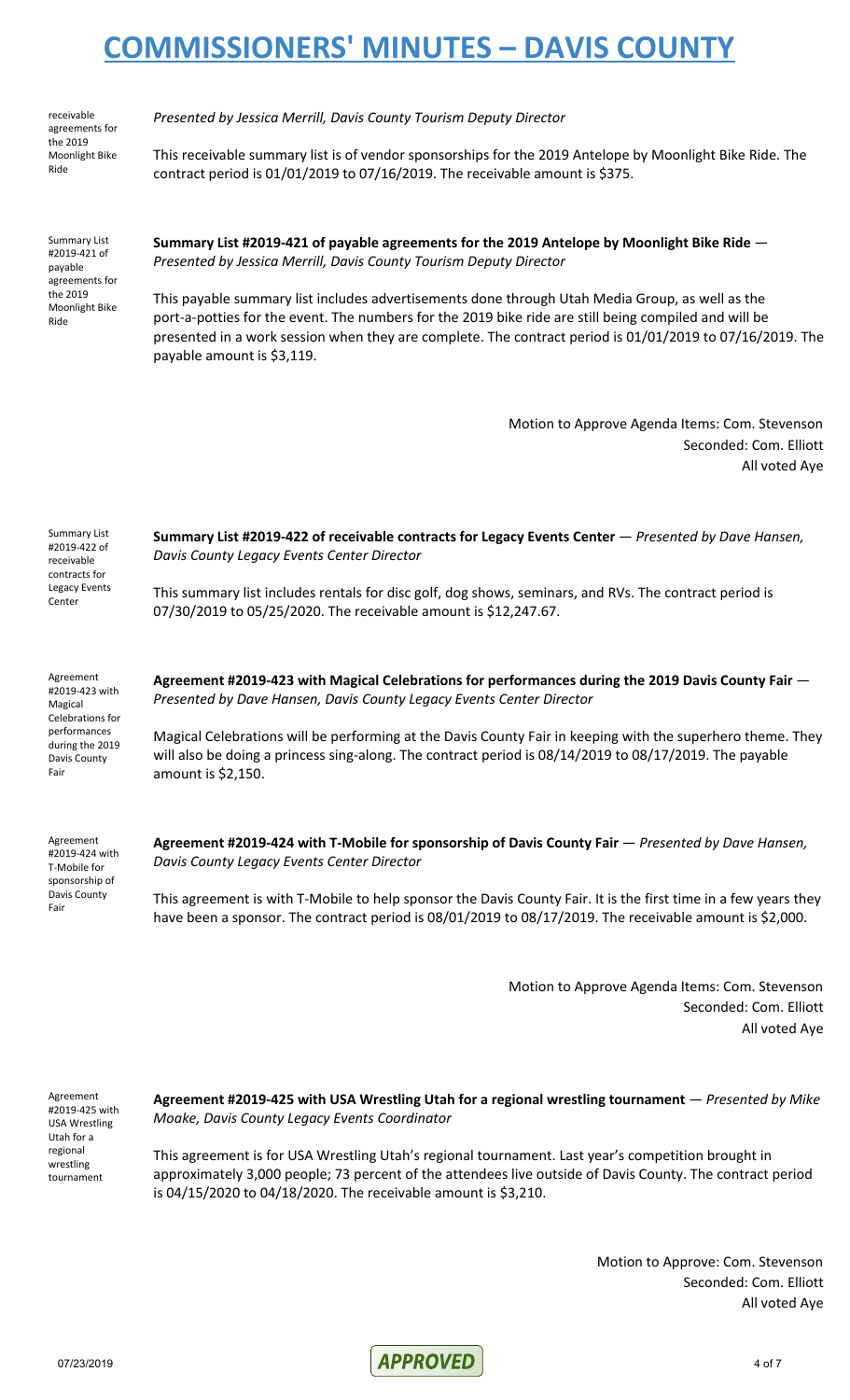Summary List #2019-426 of Health Department payable and receivable contracts

Amendment #2018-544-B with UT Dept. of Health for FY19-23 funding Arthritis programs

**Summary List #2019-426 of Health Department payable and receivable contracts** — *Presented by Brian Hatch, Davis County Health Department Director*

This summary list is for no- or low-dollar agreements signed by the Health Department. It includes agreements to use the Health Department's bus, payment for an Aging Services service provider, rental of a conference room at Weber State for a coalition meeting, and a donation for the Child's Passenger Safety program. [The contract period is 05/29/2019 to 06/30/2021. The summary list amount varies; see contract.]

**Amendment #2018-544-B with Utah Department of Health for FY19-23 funding Arthritis programs** — *Presented by Brian Hatch, Davis County Health Department Director*

This amendment is for a funding increase to the Arthritis program, which includes providing enhanced fitness and tai chi aimed to prevent arthritis. The contract period is 07/01/2019 to 06/30/2020. The receivable amount is a \$10,700 increase.

**Amendment #2016-336-B with Utah Department of Health to provide additional funding for the Children's Health Evaluation and Care (CHEC) program** — *Presented by Brian Hatch, Davis County Health Department Director*

This amendment is to the Children's Health Evaluation and Care (CHEC) program funding. The contract period is 03/01/2019 to 06/30/2020. The receivable amount is an additional \$30,200.

**Amendment #2018-324-B with Utah Department of Health to extend the termination date of FY19 Public Health and Healthcare Preparedness (PHHP) Grant** — *Presented by Brian Hatch, Davis County Health Department Director*

This amendment has no monetary change but extends the timeframe with which the Public Health and Healthcare Preparedness (PHHP) grant funds can be used. Davis County has already used the allotted funds so this action is a technicality. The 2020 grant application will be submitted later. The contract period is 07/01/2018 to 06/30/2020. The amendment amount is neither payable nor receivable.

Agreement #2019-427 with UT Dept. of Health for funding the Violence and Injury Prevention Program

**Agreement #2019-427 with Utah Department of Health for funding the Violence and Injury Prevention Program** — *Presented by Brian Hatch, Davis County Health Department Director*

These funds go towards the Violence and Injury Prevention Program, which includes activities like the Safe Kids Coalition, and suicide and opioid crisis funds. The contract period is 07/01/2019 to 09/30/2020. The receivable amount is \$52,949.

> Motion to Approve Agenda Items: Com. Stevenson Seconded: Com. Elliott All voted Aye

**Ordinance** #4-2019 amending the regular meetings for the Davis County Commission

**Ordinance #4-2019 amending section 2.04.010 of Davis County Code regarding regular meetings for the Davis County Commission** — *Presented by Commissioner Randy B. Elliott*

This ordinance changes the Davis County Commission meeting time from 10 a.m. to 4 p.m. This time change will begin on Sept. 3, 2019. The ordinance begins 07/23/2019.

> Motion to Approve: Com. Elliott Seconded: Com. Stevenson All voted Aye

provide additional funding for the CHEC program Amendment

Amendment #2016-336-B with UT Dept. of Health to

#2018-324-B with Utah Department of Health to extend the termination date of FY19 PHHP Grant

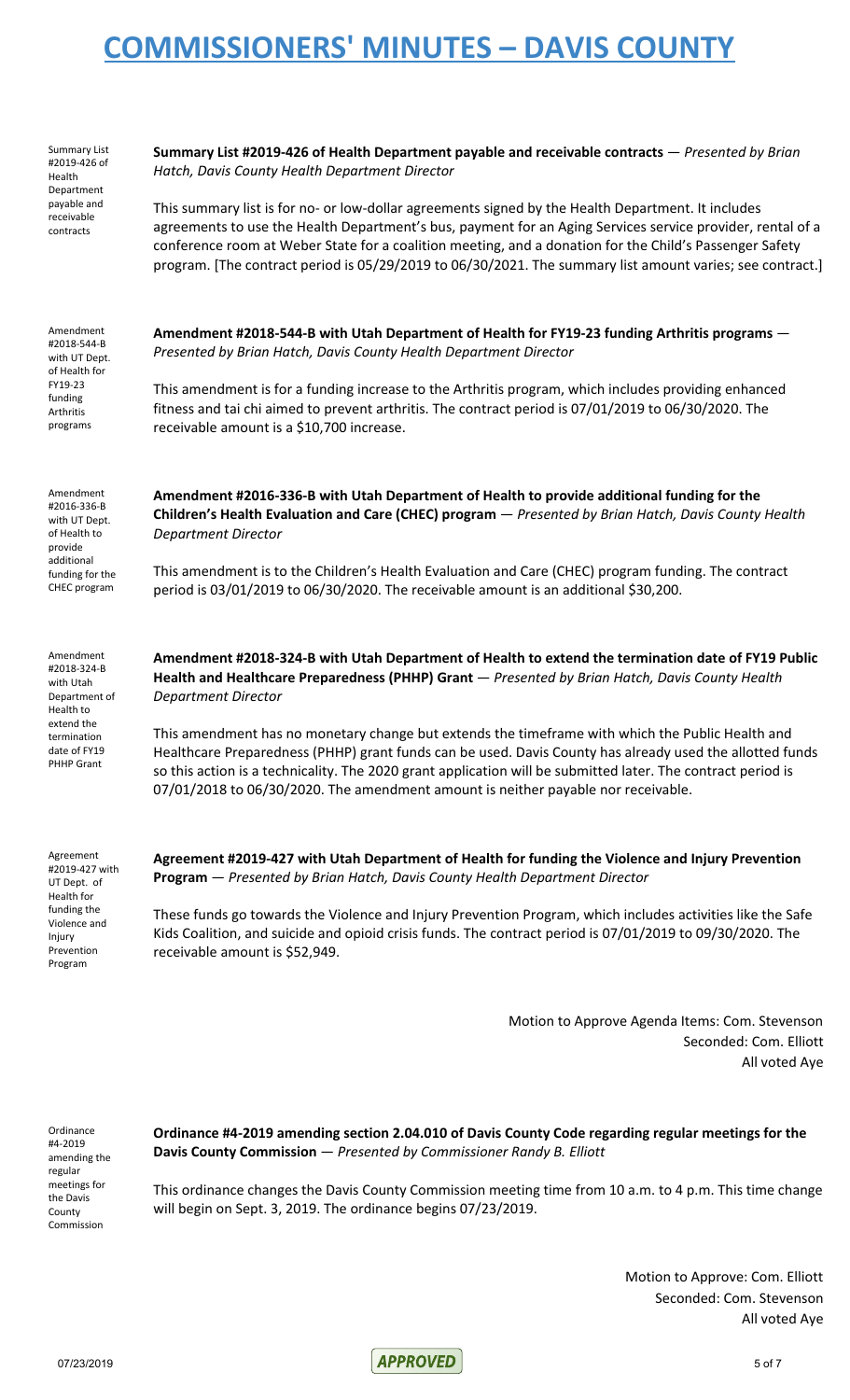|                                        | Commissioner Stevenson moved to recess to Board of Equalization. Commissioner Elliott seconded the motion. All voted Aye.                                                                                                                                                                                                                                                     |
|----------------------------------------|-------------------------------------------------------------------------------------------------------------------------------------------------------------------------------------------------------------------------------------------------------------------------------------------------------------------------------------------------------------------------------|
| <b>BOARD OF</b><br><b>EQUALIZATION</b> |                                                                                                                                                                                                                                                                                                                                                                               |
| Property Tax<br>Register               | Property Tax Register matters were presented by Curtis Koch, Davis County Clerk/Auditor, as follows:                                                                                                                                                                                                                                                                          |
|                                        | Under Auditor adjustments are six veteran tax abatements. Under Treasurer adjustments is a report with<br>various small balance write-offs totaling \$5.34. Under Assessor adjustments are personal property penalty<br>waivers totaling \$50, and late fee penalty waivers for various businesses. Under Assessor corrections are<br>various Assessor initiated corrections. |
|                                        | Motion to Approve: Com. Stevenson<br>Seconded: Com. Elliott<br>All voted Aye                                                                                                                                                                                                                                                                                                  |
|                                        | Commissioner Stevenson moved to reconvene Commission Meeting. Commissioner Elliott seconded the motion. All voted Aye.                                                                                                                                                                                                                                                        |
| <b>CONSENT</b><br><b>ITEMS</b>         |                                                                                                                                                                                                                                                                                                                                                                               |
| <b>Check Registers</b>                 | <b>Check Registers</b>                                                                                                                                                                                                                                                                                                                                                        |
|                                        | Check Registers were approved and Check Register 0-71019K1 was ratified.                                                                                                                                                                                                                                                                                                      |
|                                        | Motion to Approve: Com. Elliott<br>Seconded: Com. Stevenson<br>All voted Aye                                                                                                                                                                                                                                                                                                  |
| Indigent<br>Hardship                   | <b>Indigent Hardship Abatement Register</b>                                                                                                                                                                                                                                                                                                                                   |
| Abatement<br>Register                  | The Indigent Abatement Register for the following names were presented:                                                                                                                                                                                                                                                                                                       |
|                                        | Kent J Manning for up to \$1,015 in tax abatements.                                                                                                                                                                                                                                                                                                                           |
|                                        | Sheri Johnston for up to \$1,015 in tax abatements                                                                                                                                                                                                                                                                                                                            |
|                                        | Mark J Anderson for up to \$1,015 in tax abatements                                                                                                                                                                                                                                                                                                                           |
|                                        | A motion was made to approve the Indigent Abatement application for Sheri Johnston, and to request a<br>hearing for Kent J Manning and Mark J Anderson.                                                                                                                                                                                                                       |
|                                        | Motion: Com. Stevenson<br>Seconded: Com. Elliott<br>All voted Aye                                                                                                                                                                                                                                                                                                             |
| Commission                             | <b>Meeting Minutes</b>                                                                                                                                                                                                                                                                                                                                                        |
| Meeting<br>Minutes                     | Meeting Minutes for June 25, July 2, and July 9, 2019, and Work Session Minutes for June 25 and<br>July 2, 2019, were presented for approval.                                                                                                                                                                                                                                 |
|                                        | Motion to Approve: Com. Elliott<br>Seconded: Com. Stevenson<br>All voted Aye                                                                                                                                                                                                                                                                                                  |